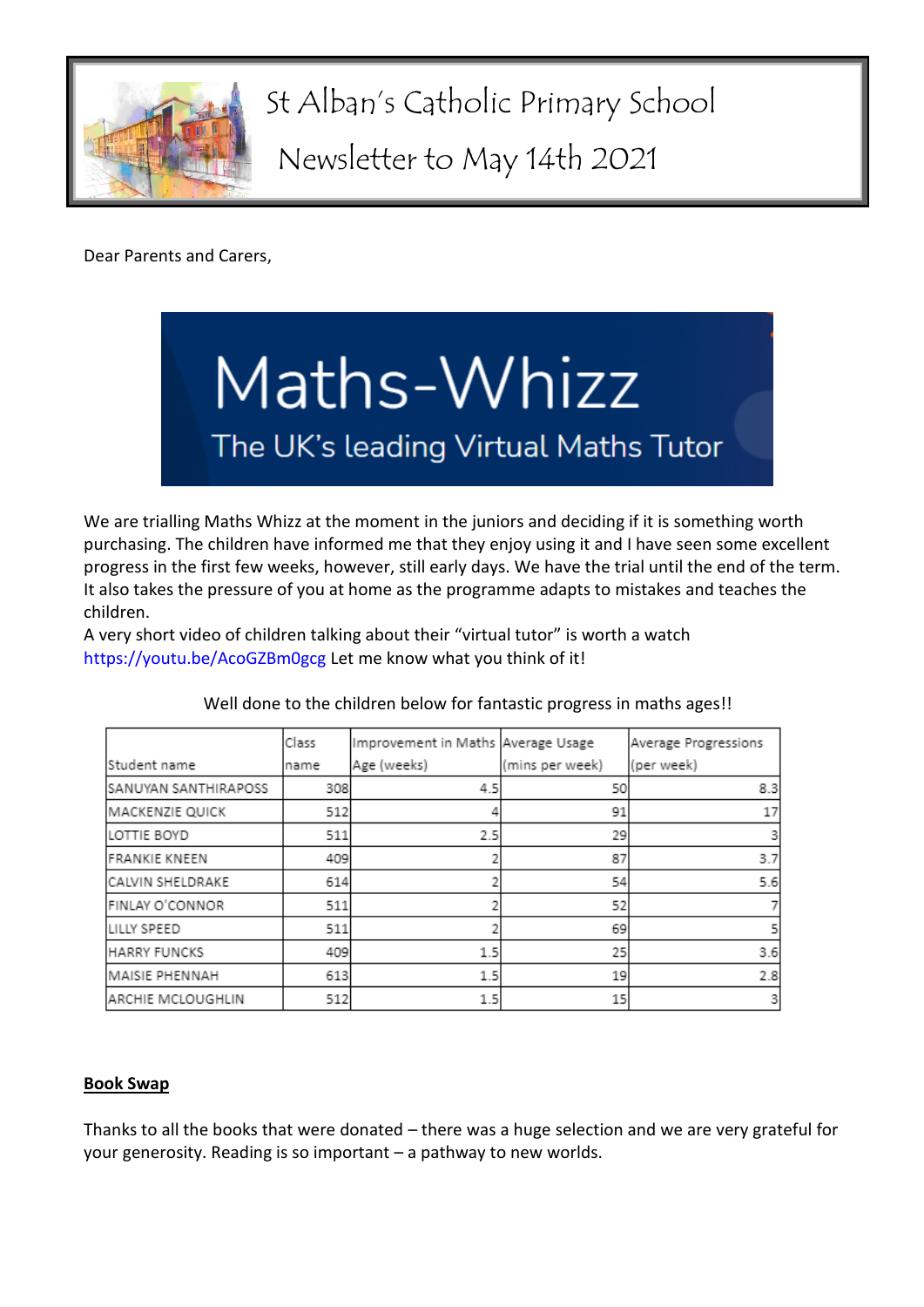# **Summer Uniform / PE KIT**

It helps our children be in the right frame of mind for school. At St Alban's we know that if our children look smart, they are often acting smart! However, we are aware that many families are struggling to access shops and that supply chains have been affected. Therefore for this term we are not taking a strict stance on uniform. Summer uniform is now available and children can still wear the very smart PE uniform. Please contact the office if you need any help on the summer uniform.

Hoping you have a great weekend and we can start to make our good attendance even better.

# **As with regards PE kit – please can you help us with not asking the children to wear football kits – a plain T shirt is the school policy at the moment. We want to be as inclusive as possible.**

We will move back to the full uniform in September.

# **Attendance**

Thanks for the feedback on attendance – we recognise children should not miss out on something because of things outside their control. I am looking at the most inclusive rewards and something that maybe supports our whole school target of 97% - we are currently on 96%.

We will support those families where attendance is a concern and we will challenge it. We recognise that all families are different. Please help us to ensure the children regain that lost learning. We are here to support you and the children. We will help anyone who is facing challenges – that is also our mission.

# **Holiday Requests**

As we move towards further easing of Covid-19 safety restrictions we are aware that many families are considering holidays. As a school we have a responsibility to ensure that we maximise school time for our children's wellbeing and urge families not to take holidays in term time. Holiday requests will not be authorised.